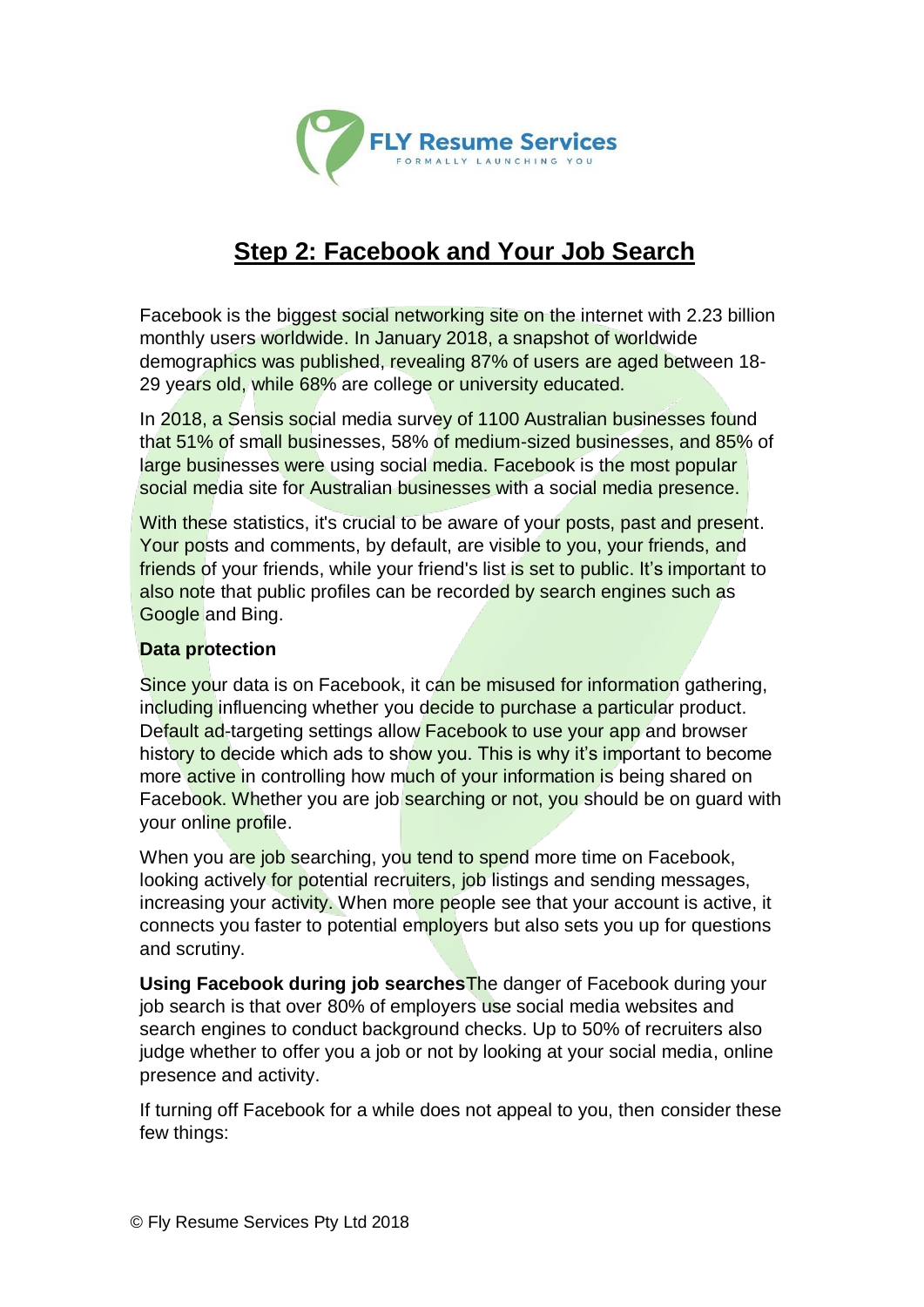## **Use privacy settings**

Privacy settings make Facebook appealing to users who are worried about who sees their content. You can set who sees your posts and videos. Whoever you are, whether you are job-searching or not, go through these privacy settings monthly, if possible. Facebook is notorious for changing the criteria of privacy settings. More still, Facebook's privacy settings cover a lot of aspects. For instance, you can decide not to be found on any search query.

Making use of privacy settings will save you a lot of embarrassment. If you are voicing your opinions on controversial issues like politics and religion, it's best to adjust your settings so only your friends see your personal posts.

### **Backtrack and clean up**

Everyone has history. Even potential recruiters. Times when you partied hard and had fun trying out new stuff. No one should be punished for it, but people get fired from jobs and lose out on opportunities because of many of these past mistakes. That is why you have to backtrack and clean up.

Companies don't want to be associated with bad PR and if they find any offending photos or material of you in the past, it can affect your reputation and position within the company. So, it's a good idea, to get those videos and wild party pictures off Facebook and save them elsewhere, preferably on Cloud or on an external hard drive. If someone else has posted photos of you that you want to be taken down, ask them first. Most people will accommodate your request. However, if they refuse, you can report the image to Facebook and ask them to remove it permanently.

### **Put your professional foot forward**

On Facebook, be as professional as possible. If you have a professional page set up, regularly put up eye-opening and informative posts related to your industry. Engage in intellectual discussions. Type words correctly and proofread before hitting the post or share buttons.

### **Don't discuss office conversations and meetings on Facebook**

If you currently have a job, you might be tempted to go on Facebook and talk about that "very interesting conversation you had with your colleagues the other day". This will put a bad light on you when potential employers see posts like these. It shows that you cannot be trusted when it comes to keeping office and work matters confidential.

Don't slander or insult a colleague on Facebook. If found or reported, you will most likely face repercussions such as losing your job, leaving a red mark on your record.

### **Understand company social media policy**

More companies are adding social media rules by the day. When accepting a job, you should read and fully understand the things you can and cannot do on social media.